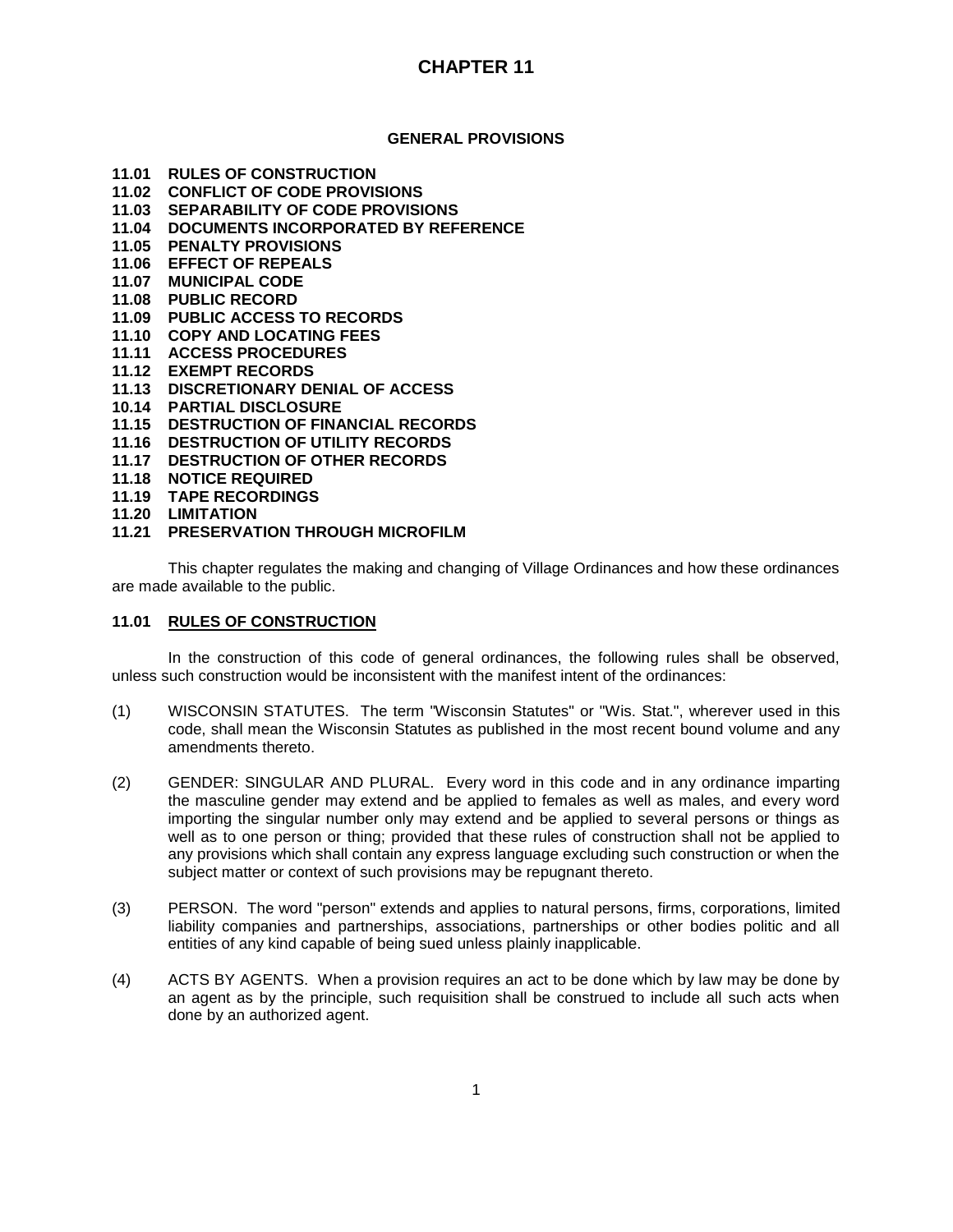#### **11.02 CONFLICT OF CODE PROVISIONS**

If the provisions of the different chapters of this Code conflict with or contravene each other, the provisions of each chapter shall prevail as to all matters and questions arising out of the subject matter of such chapter.

#### **11.03 SEPARABILITY OF CODE PROVISIONS**

If any section, subsection, sentence, clause or phrase of this Code is for any reason held to be invalid or unconstitutional by reason of any decision of any court of competent jurisdiction, such decision shall not affect the validity of any other section, subsection, sentence, clause or phrase or portion thereof. The President and Village Board hereby declare that they would have passed this and each section, subsection, sentence, clauses, phrase or portion thereof irrespective of the fact that any one or more sections, subsections, sentences, clauses, phrases or portions thereof may be declared invalid or unconstitutional.

#### **11.04 DOCUMENTS INCORPORATED BY REFERENCE**

Whenever in this Code any standard, code, rule, regulation or other written or printed matter, other than the Wisconsin Statutes or other sections of this Code, are adopted by reference, they shall be deemed incorporated in this Code as if fully set forth herein and the Clerk/Treasurer is hereby directed and required to file, deposit and keep in his office a copy of the code, standard, rule, regulation or other written or printed matter as adopted. Materials so filed, deposited and kept shall be public records open for examination with care by any person at reasonable times upon advance notice subject to such orders or regulations which the Clerk/Treasurer may prescribe for there preservation.

#### **11.05 PENALTY PROVISIONS**

- (1) GENERAL PENALTY. Except as provided in Subsec. 2 of this Section, whenever so provided in this Code, any person who shall violate any of the provisions of this Code, shall upon conviction of such violation, be subject to a penalty which shall be as follows:
	- (A) First Offense, Penalty. Any person who shall violate any provision of this Code subject to a penalty shall, upon conviction thereof, forfeit not less than five dollars (\$5.00) nor more than five hundred (\$500.00), together with the court costs, the penalty assessment imposed by Wis. Stat. § 165.87, the jail assessment imposed by Wis. Stat. § 53.46,the automation fee imposed by Wis. Stat. § 814.635, and in default of payment of such forfeiture and costs of prosecution, shall be imprisoned in the county jail until said forfeiture and costs are paid, but not exceeding ninety (90) days.
	- (B) Second Offense, Penalty. Any person found guilty of violating any ordinance or part of an ordinance of this Code who shall previously have been convicted of a violation of the same ordinance shall, upon conviction thereof, forfeit not less than ten dollars (\$10.00) nor more than one thousand dollars (\$1000.00) for each offense, together with the court costs, the penalty assessment imposed by Wis. Stat. § 165.87, the jail assessment imposed by Wis. Stat. § 53.46, the automation fee imposed by Wis. Stat. § 814.635and in default of payment of such forfeiture and costs shall be imprisoned in the county jail until said forfeiture and costs of prosecution are paid, but not to exceed six (6) months.
- (2) PENALTY FOR MINORS. In the event proceedings are commenced against children aged sixteen (16) or older for violations of Ch. 7 of this Code, or children fourteen (14) years of age or older for other violations of this Code except Ch. 7, the provisions of Wis. Stat. §§ 48.17(2), 48.237, 48.37, 48.343 and 48.344, shall be applicable.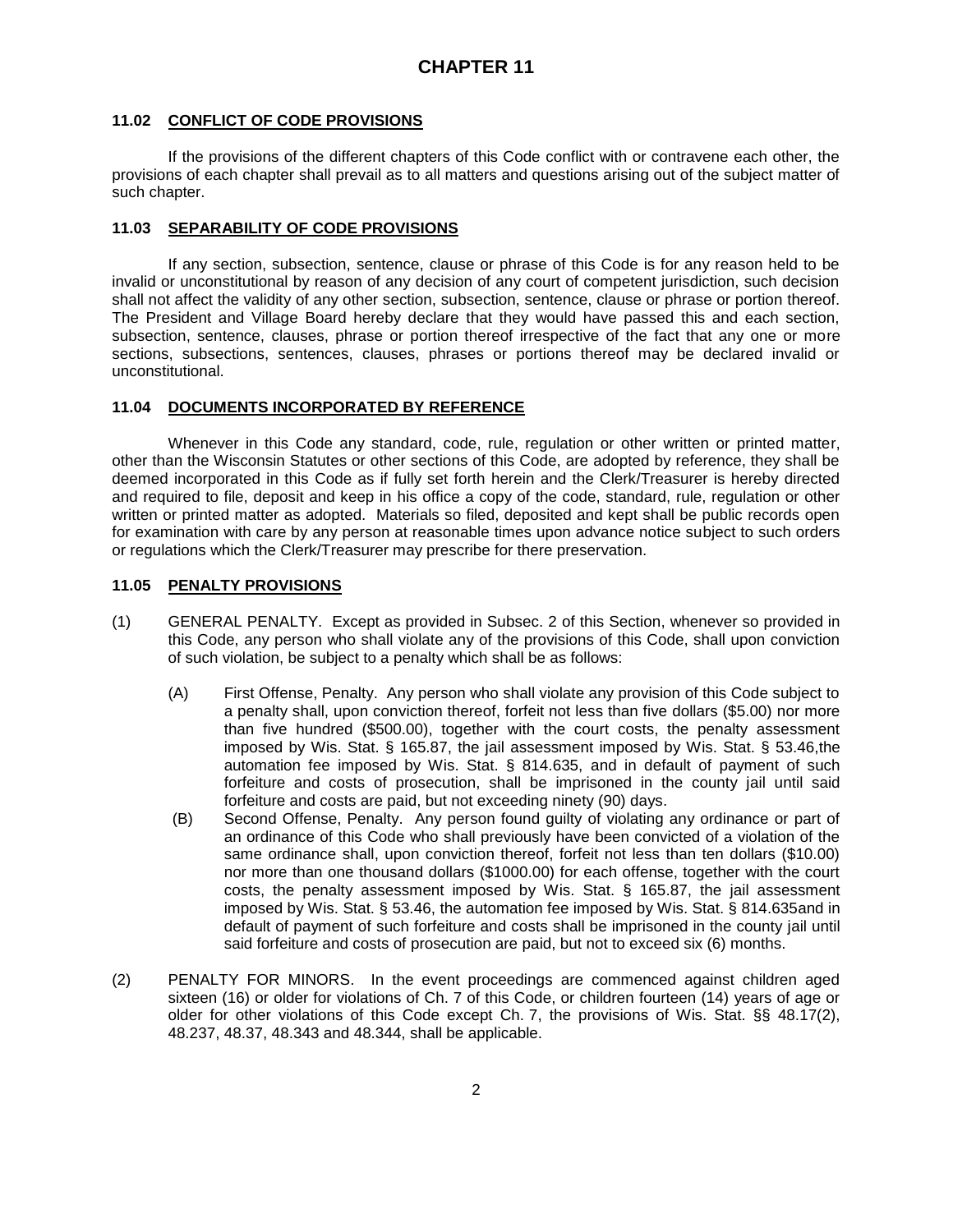## **CHAPTER 11**

- (3) CONTINUED VIOLATIONS. Each violation and each day a violation continues or occurs shall constitute a separate offense. Nothing in this Code shall preclude the Village from maintaining any appropriate action to prevent or remove a violation of any provision of this Code.
- (4) EXECUTION AGAINST DEFENDANT'S PROPERTY. Whenever any person fails to pay any forfeiture and court costs, the penalty assessment imposed by Wis. Stat. § 165.87, the jail assessment imposed by Wis. Stat. § 53.46, and the automation fee imposed by Wis. Stat. § 814.635, upon the order of the court for violation of any ordinance of the Village, the court may, in lieu of ordering imprisonment of the defendant, or after the defendant has been released from custody, issue an execution against the property of the defendant for said forfeiture, costs and assessments.

#### **11.06 EFFECT OF REPEALS**

The repeal or amendment of any section or provision of this Code or any other ordinance or resolution of the Board shall not:

- (1) By implication be deemed to revive any ordinance not in force or existing at the time at which such repeal or amendment takes effect.
- (2) Affect any vested right, privilege, obligation or liability acquired, accrued or incurred under any enactment so repealed or amended, unless the privilege of repealing such obligation or privilege has been reserved by the Village.
- (3) Affect any offense committed or penalty or forfeiture incurred previous to the time when any ordinance shall be repealed or amended, except that when any forfeiture or penalty shall have been mitigated by the provisions of any ordinance, such provisions shall apply to and control any judgment to be pronounced after such ordinance takes effect for any offense committed before that time.
- (4) Affect any prosecution for any offense or the levy of any penalty or forfeiture pending at the time when any ordinance aforesaid shall be repealed or amended, but the right of action shall continue and the offender shall be subject to the penalty as provided in such ordinances, and such prosecution shall proceed, in all respects, as if such ordinance or ordinances had not been repealed, except that all such proceedings had after the time this Code shall take effect, shall be conducted according to the provisions of this Code, and shall be, in all respects, subject to the provisions of this Code.

#### **11.07 MUNICIPAL CODE**

These ordinances shall be known as the "Municipal Code of Rock Springs, Wisconsin" and shall take effect from and after passage and publication as provided in Wis. Stat. § 66.035 All references thereto shall be cited by section number (Example: Sec. 10.07, Municipal Code of Rock Springs, Wisconsin).

As each ordinance or resolution affecting this Code becomes effective, the Clerk/Treasurer shall enter the ordinance into this Code. The Clerk/Treasurer shall further record in the Code the ordinance number and date of adoption of new ordinances and this data shall be forwarded to the Village Attorney. The Village Attorney shall make no substantive changes to such ordinances and resolutions, but may renumber, rearrange and edit them without first submitting them to the Board; and such rearranging, renumbering and editing shall not affect the validity of such ordinances and resolutions or the provisions of this Code affected thereby.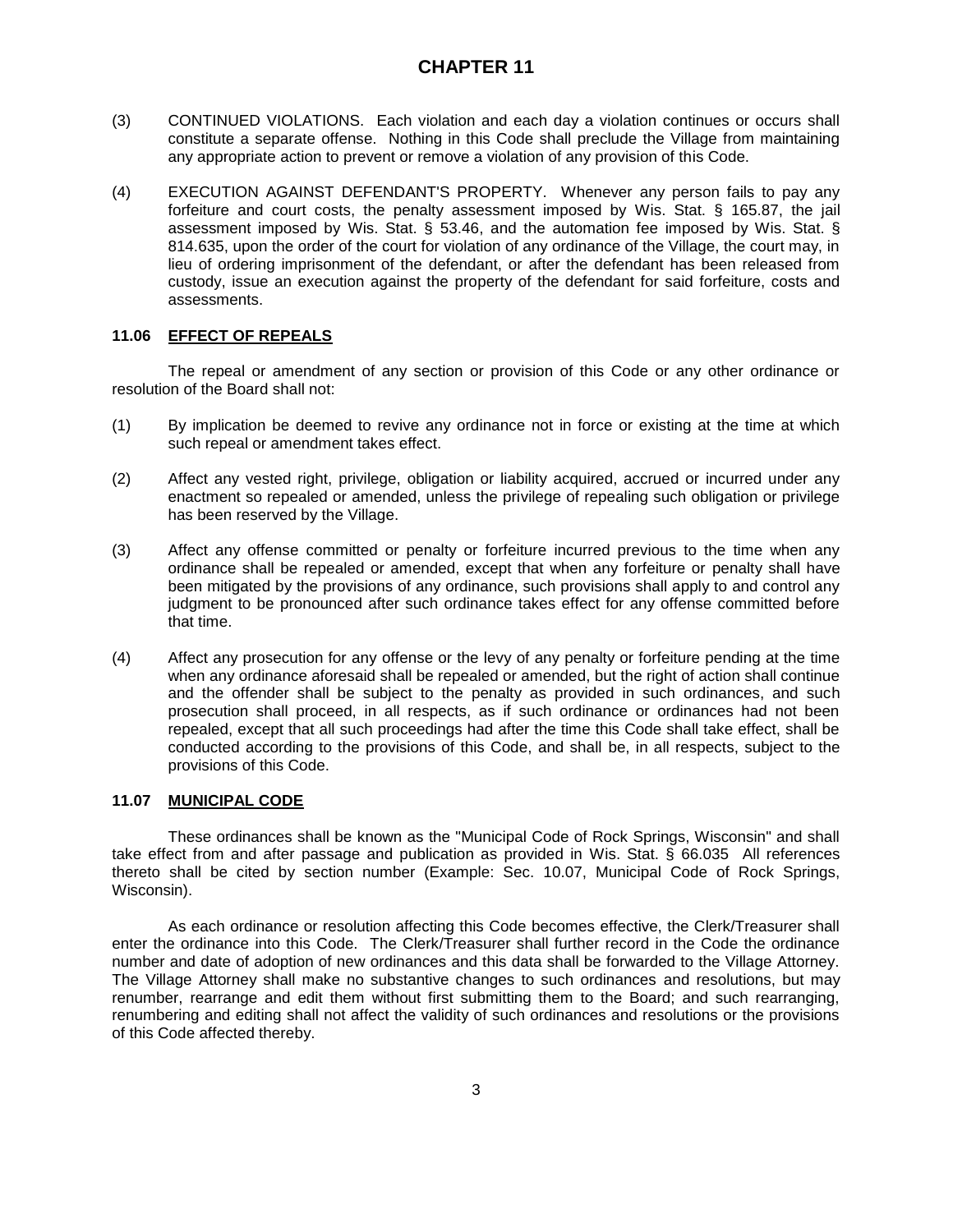#### **11.08 PUBLIC RECORD**

"Public Record" means any material on which written, drawn, printed, spoken, visual or electromagnetic information is recorded or preserved, regardless of physical form or characteristics, which has been created or is being kept by an authority. "Record" includes, but is not limited to, handwritten, typed or printed pages, maps, charts, photographs, films, recordings, tapes (including computer tapes), and computer printouts. "Record" does not include drafts, notes, preliminary computations and the like materials prepared for the originator's personal use or prepared by the originator in the name of a person for whom the originator is working; materials which are purely the personal property of the custodian and have no relation to his office; materials to which access is limited by copyright, patent or bequest; and published materials in the possession of an authority other than a public library which are available for sale, or which are available for inspection at a public library.

#### **11.09 PUBLIC ACCESS TO RECORDS**

Except as provided below, any person has the right to inspect a record and to make or receive a copy of any record as provided in Wis. Stat. § 19.35(1). The records will be available for inspection and copying upon at least forty-eight (48) hours' advance notice of intent to inspect or copy.

- (1) A requester shall be permitted to use facilities comparable to those available to Village employees to inspect, copy or abstract a record. This subsection does not authorize or require the purchase or lease of equipment nor does it require the provisions of a separate room for inspection, copying or abstracting of records.
- (2) The Village may require supervision during inspection or may impose other reasonable restrictions on the manner of access to an original record if the record is irreplaceable or easily damaged.

#### **11.10 COPY AND LOCATING FEES**

A requester shall be charged a fee to defray the cost of locating and copying records as follows:

- (1) A cost per page of photocopying, as determined by the Clerk/Treasurer, shall be charged. Said cost shall not exceed the actual, necessary and direct costs to the Village of reproduction, and such charges shall be prominently displayed and made available for inspection by the authority at its office.
- (2) If the form of a written record does not permit copying, the actual and necessary cost of photographing and photographic processing shall be charged.
- (3) The actual full cost of providing a copy of other records not in printed form on paper such as films, computer printouts and audio or video tapes shall be charged.
- (4) If mailing or shipping is necessary, the actual cost thereof shall also be charged.
- (5) There shall be no charge for locating a record unless the actual cost therefor exceeds fifty dollars (\$50.00), in which case the actual cost shall be determined by the Clerk/Treasurer and be billed to the requester.
- (6) The Clerk/Treasurer shall estimate the cost of all applicable fees and may require a cash deposit adequate to assure payment if such estimate exceeds five dollars (\$5.00).
- (7) The Clerk/Treasurer may provide copies of a record without charge or at a reduced charge where he determines that waiver or reduction of the fee is in the public interest.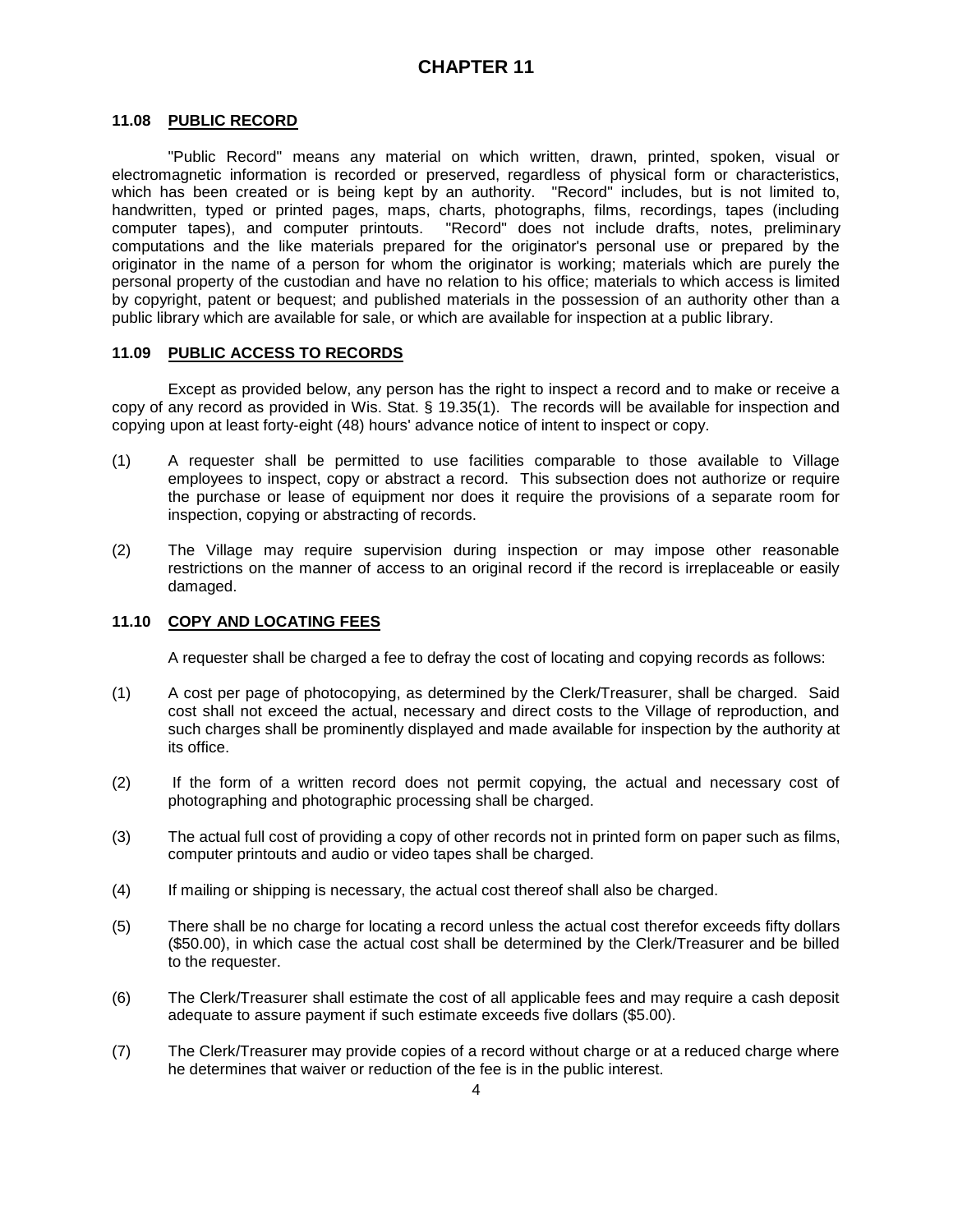# **CHAPTER 11**

(8) Elected and appointed officials of the Village shall not be required to pay for public records they may reasonably require for the proper performance of their official duties.

## **11.11 ACCESS PROCEDURES**

- (1) A request to inspect or copy a record shall be made to the Clerk/Treasurer. A request shall be deemed sufficient if it reasonably describes the requested record or the information requested. However, a request for a record without a reasonable limitation as to subject matter or length of time represented by the record does not constitute a sufficient request. A request may be made orally, but a request must be in writing before an action to enforce the request is commenced under Wis. Stat. § 19.37. Except as provided below, no request may be refused because the person making the request is unwilling to be identified or to state the purpose of the request. No request may be refused because the request is received by mail unless prepayment of a fee is required under Sec. 11.10 Subsec.(6) above. A requester may be required to show acceptable identification whenever the requested record is kept at a private residence or whenever security reasons or Federal law or regulations so require.
- (2) The Clerk/Treasurer, upon request for any record, shall, as soon as practicable and without delay, either fill the request or notify the requester of the Clerk/Treasurer's determination to deny the request in whole or in part and the reasons therefor. When the legal custodian has doubts as to whether the requested records are exempt for disclosure, in whole or in part, he shall have 3 working days to confer with the Village Attorney prior to making a determination. If the legal custodian, after conferring with the Village Attorney determines that a written request is so general as to be unduly time consuming, the party making the request may first be required to itemize his request in a manner which would permit reasonable compliance.
- (3) A request for a record may be denied as provided below. If a request is made orally, the request may be denied orally unless a demand for a written statement of the reasons denying the request is made by the requester within five (5) business days of the oral denial. If a written request is denied in whole or in part, the requester shall receive a written statement of the reasons for denying the request. Every written denial of the request shall inform the requester that if the request for the record was made in writing, then the determination is subject to review upon petition for a writ of mandamus under Wis. Stat. § 19.37(1), or upon application to the Attorney General or a district attorney.

## **11.12 EXEMPT RECORDS**

As provided by Wis. Stat. § 19.36, the following records are exempt from inspection under this section:

- (1) Records specifically exempted from disclosure by State or Federal law or authorized to be exempted from disclosure by State law.
- (2) Any record relating to investigative information obtained for law enforcement purposes if Federal law or regulations require exemption from disclosure or if exemption from disclosure is a condition to receipt of aids by the state.
- (3) Computer programs, although the material used as input for a computer program or the material produced as a product of the computer program is subject to inspection.
- (4) A record or any portion of a record containing information qualifying as a common law trade secret.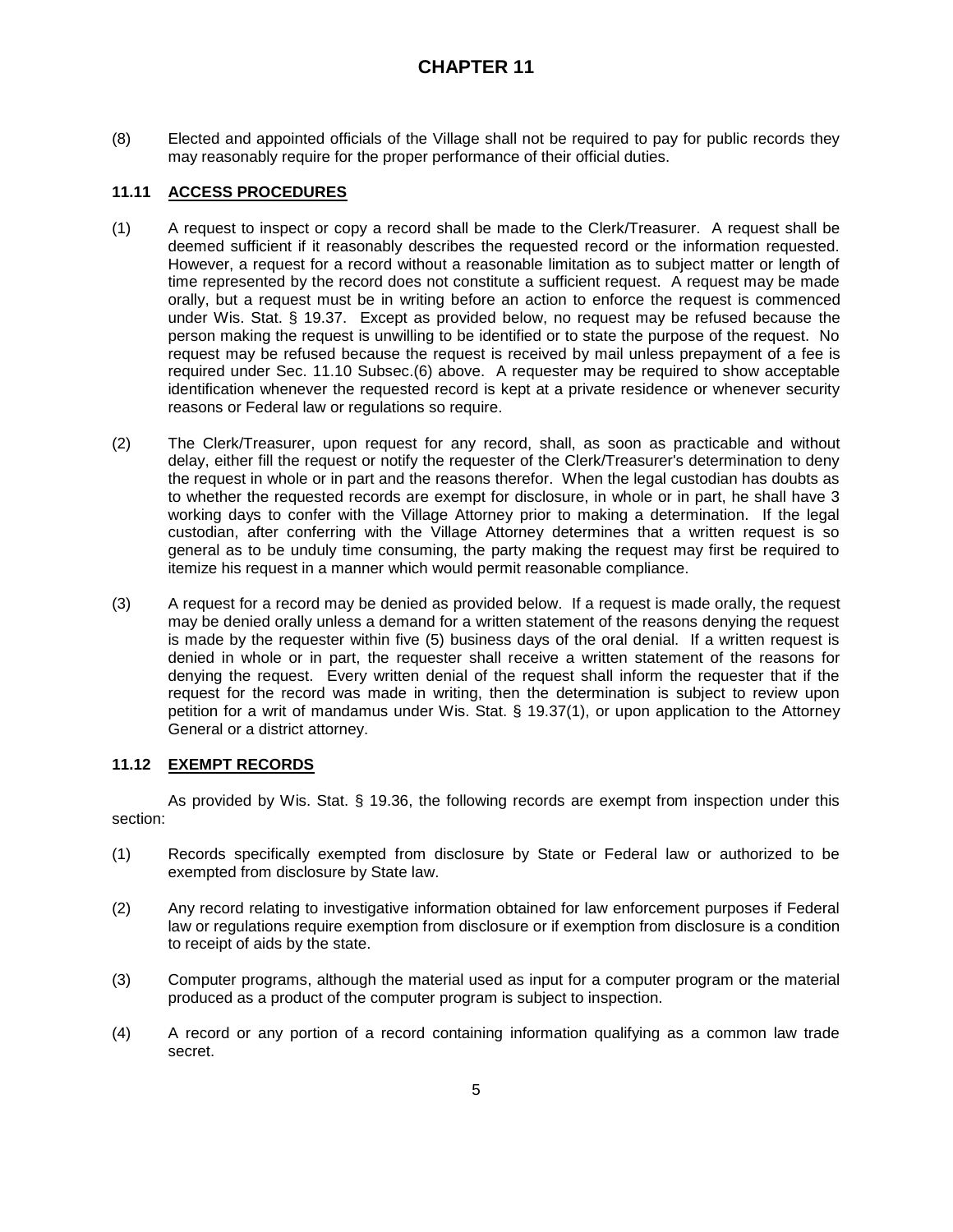(5) As provided by Wis. Stat. § 43.30, public library circulation records are exempt from inspection.

## **11.13 DISCRETIONARY DENIAL OF ACCESS**

In responding to a request for inspection or copying of a record which is not specifically exempt from disclosure, the legal custodian, after conferring with Village Attorney, may deny the request, in whole or in part, only if he determines that the harm to the public interest resulting from disclosure would outweigh the public interest in full access to the requested record. Examples of matters for which disclosure may be refused include, but are not limited to, the following:

- (1) Records obtained under official pledges of confidentiality which were necessary and given in order to obtain the information contained in them.
- (2) Records of current deliberations after a quasi-judicial hearing.
- (3) Records of current deliberations concerning employment, dismissal, promotion, demotion, compensation, performance, or discipline of any Village officer or employee, or the investigation of charges against a Village officer or employee, unless such officer or employee consents to such disclosure.
- (4) Records concerning current strategy for crime detection or prevention.
- (5) Records of current deliberations or negotiations on the purchase of Village property, investing of Village funds or other Village business whenever competitive or bargaining reasons require nondisclosure.
- (6) Financial, medical, social or personal histories or disciplinary data of specific persons which, if disclosed, would be likely to have a substantial adverse effect upon the reputation of any person referred to in such history or data.
- (7) Communications between legal counsel for the Village and any officer, agent or employee of the Village when advice is being rendered concerning strategy with respect to current litigation in which the Village or any of its officers, agents or employees is, or is likely, to become involved, or communications which are privileged under Wis. Stat. § 905.03.

## **11.14 PARTIAL DISCLOSURE**

If a record contains information that may be made public and information that may not be made public, the custodian of the record shall strike the information that may not be made public from the record before release. The custodian shall confer with the Village Attorney prior to releasing any such record and shall follow the guidance of the Village Attorney when separating out the exempt material. If in the judgment of the custodian and the Village Attorney there is no feasible way to separate the exempt material from the nonexempt material without unreasonably jeopardizing non disclosure of the exempt material, the entire record shall be withheld from disclosure.

## **11.15 DESTRUCTION OF FINANCIAL RECORDS**

- (1) Village officers may destroy the follow non-utility records which are considered obsolete after completion of an audit by state auditors or an auditor licensed under Ch. 442, Wis. Stat., but not less than seven (7) years after payment or receipt of any sum involved in the particular transaction unless a shorter period has been fixed or will in the future be fixed by the committee on public records, pursuant to Wis. Stat. § 16.61(3)(e), and then after such shorter period:
	- (A) Bank statements, deposit books, slips and stubs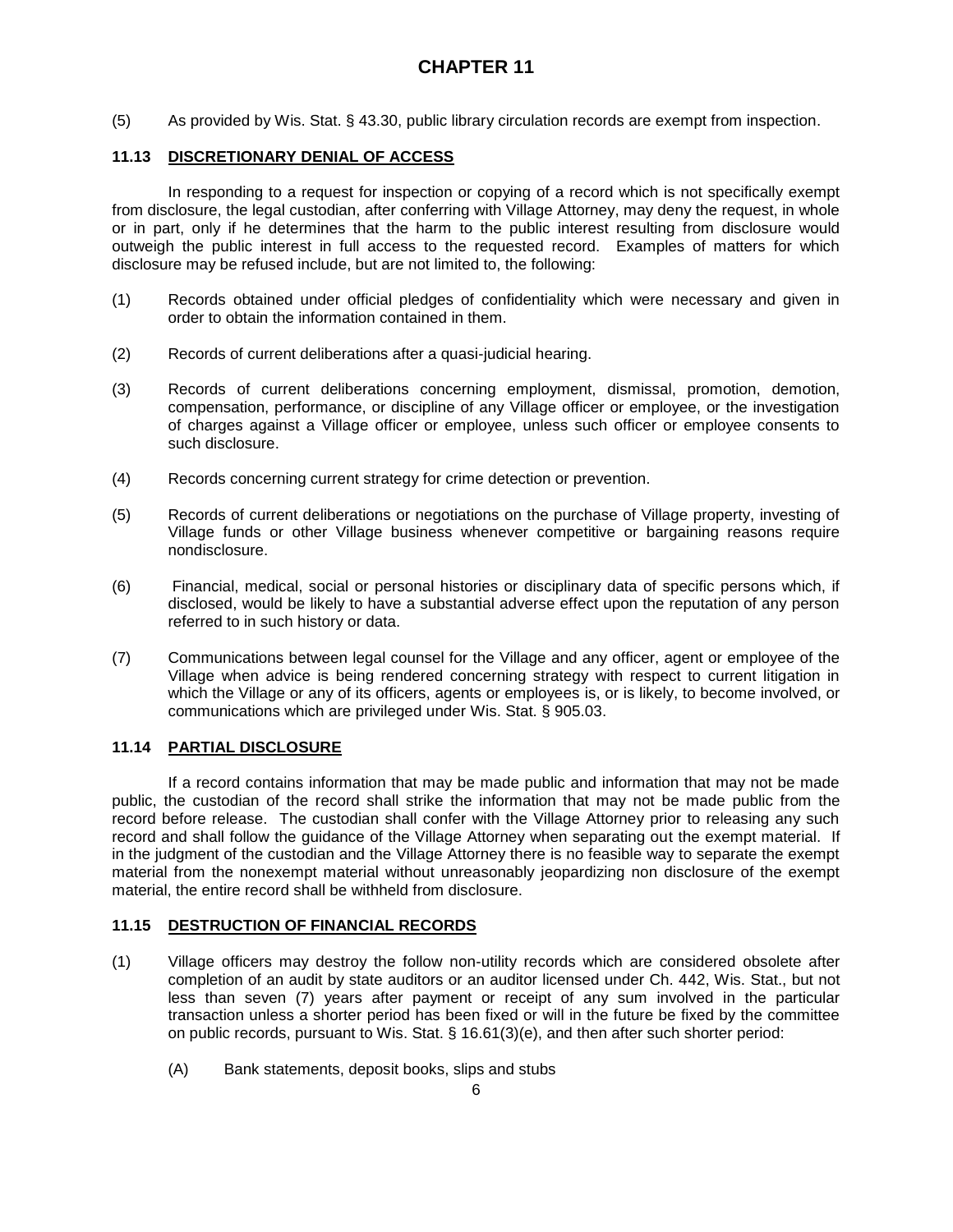- (B) Bonds and coupons after maturity
- (C) Cancelled checks, duplicates and check stubs
- (D) License and permit applications, stubs and duplicates
- (E) Payrolls and other time and employment records of personnel included under the Wisconsin Retirement Fund
- (F) Receipt forms
- (G) Special assessment records
- (H) Vouchers, requisitions, purchase orders and all other supporting documents pertaining thereto

## **11.16 DESTRUCTION OF UTILITY RECORDS**

- (1) Village officers may destroy the following utility records which are considered obsolete after completion of any required audit by the Bureau of Municipal Audit or an auditor licensed under Ch. 442, Wis. Stat. subject to State Public Service Commission regulations, but not less than seven (7) years after the record was effective unless a shorter period has been fixed by the State Public Records Board pursuant to Wis. Stat. § 16.61(3)(e), and then after such a shorter period, except that water, receipts of current billings and customers' ledgers may be destroyed after two (2) years:
	- (A) Water stubs and receipts of current billings.
	- (B) Customer's ledgers.
	- (C) Vouchers and supporting documents pertaining to charges not included in plant accounts.
	- (D) Other utility records after seven (7) years with the written approval of the State Public Service Commission.
	- (E) Contracts.
	- (F) Excavation permits.
	- (G) Inspection records.

## **11.17 DESTRUCTION OF OTHER RECORDS**

- (1) Village officers may destroy the following records which are considered obsolete, but not less than seven (7) years after the record was effective, unless another period has been set by statute, or by the State Public Records Board pursuant to Wis. Stat. § 16.61(3)(e), and then after such a shorter period:
	- (A) Assessment rolls and related records, including Board of Review Minutes.
	- (B) Contracts and papers relating thereto.
	- (C) Correspondence and communications.
	- (D) Financial reports other than annual financial reports.
	- (E) Insurance policies.
	- (F) Oaths of office.
	- (G) Reports of boards, commissions, committees and officials duplicated in the Board minutes.
	- (H) Resolutions and petitions.
	- (J) Voter record cards.

## **11.18 NOTICE REQUIRED**

Unless notice is waived by the State Historical Society, at least sixty (60) days' notice shall be given the State Historical Society prior to the destruction of any record as provided in Wis. Stat. § 19.21(4)(a).